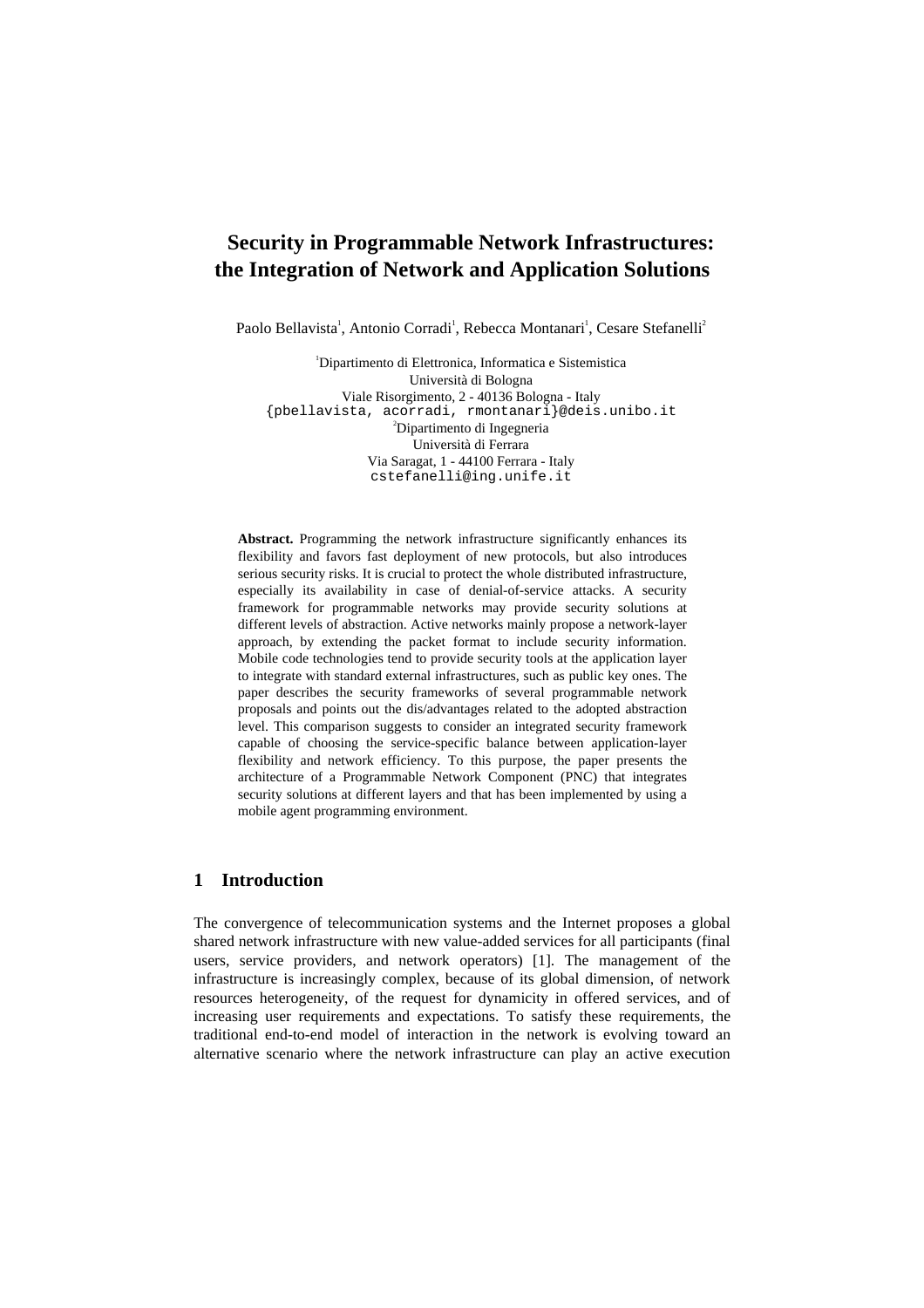role. In particular, in Programmable Networks (PN), interconnection components can perform computations on transmitted data and can be programmed by dynamically injecting service/user-specific code [2]. Several approaches and technologies have been proposed for the realization of PN, and can be roughly classified on the basis of the principal abstraction layer: the term Active Networks (AN) usually identify the approaches that achieve programmability by working mainly at the network layer, whereas we consider Mobile Agents as an enabling technology that achieves programmability at the application layer [2].

Many research groups have recently claimed PN suitability for a wide spectrum of applications [3] [2]. PN can help in fast prototyping and deploying new network-layer protocols (e.g., for congestion control and topology-aware reliable multicast). Other proposals employ network programmability to deal with application-specific requirements, as in Web caching and in dynamic adaptation of multimedia streaming to currently available resources [4] [2]. All application scenarios require that PN environments provide adequate answers to the security issues raised by network programmability. The main security concern is to achieve a full protection of the shared network infrastructure against illegal accesses and denial-of-service attacks.

The paper discusses some different security solutions in the PN research area depending on their specific level of abstraction. Some approaches in the AN area suggest the adoption of security mechanisms at the network layer. They usually tend to standardize security data by directly enclosing them into packets [5] [6]. Other approaches propose solutions at a higher level of abstraction, to exploit the flexibility and extensibility typical of the application layer [3]. On the one hand, network-layer approaches focus on efficiency but often lack flexibility and dynamicity. On the other hand, application-layer solutions permit to integrate with existing infrastructures for rapid prototyping and deployment, but do not often achieve performance.

The paper presents the architecture of a Programmable Network Component (PNC), designed to fast prototype and deploy protocols/services in the global, heterogeneous and untrusted Internet environment. In particular, the paper focuses on security aspects and proposes the integration of network- and application-layer solutions. An integrated approach to security permits service designers and system managers to satisfy different security requirements, from high dynamicity in the modification of security data to strict respect of timing constraints, from interoperability with existing infrastructures to scalability, crucial for handling a large number of users. We claim that only a solution that integrates mechanisms and tools at both layers can achieve the efficiency of the network layer together with the flexibility of application-layer solutions. The proposed PNC architecture has been implemented by using a Mobile Agent (MA) framework called Secure and Open Mobile Agent (SOMA) [7]. The SOMA platform exploits the Java technology for agent serialization, dynamic class loading, networking support and for the ubiquitous availability of the Java virtual machine.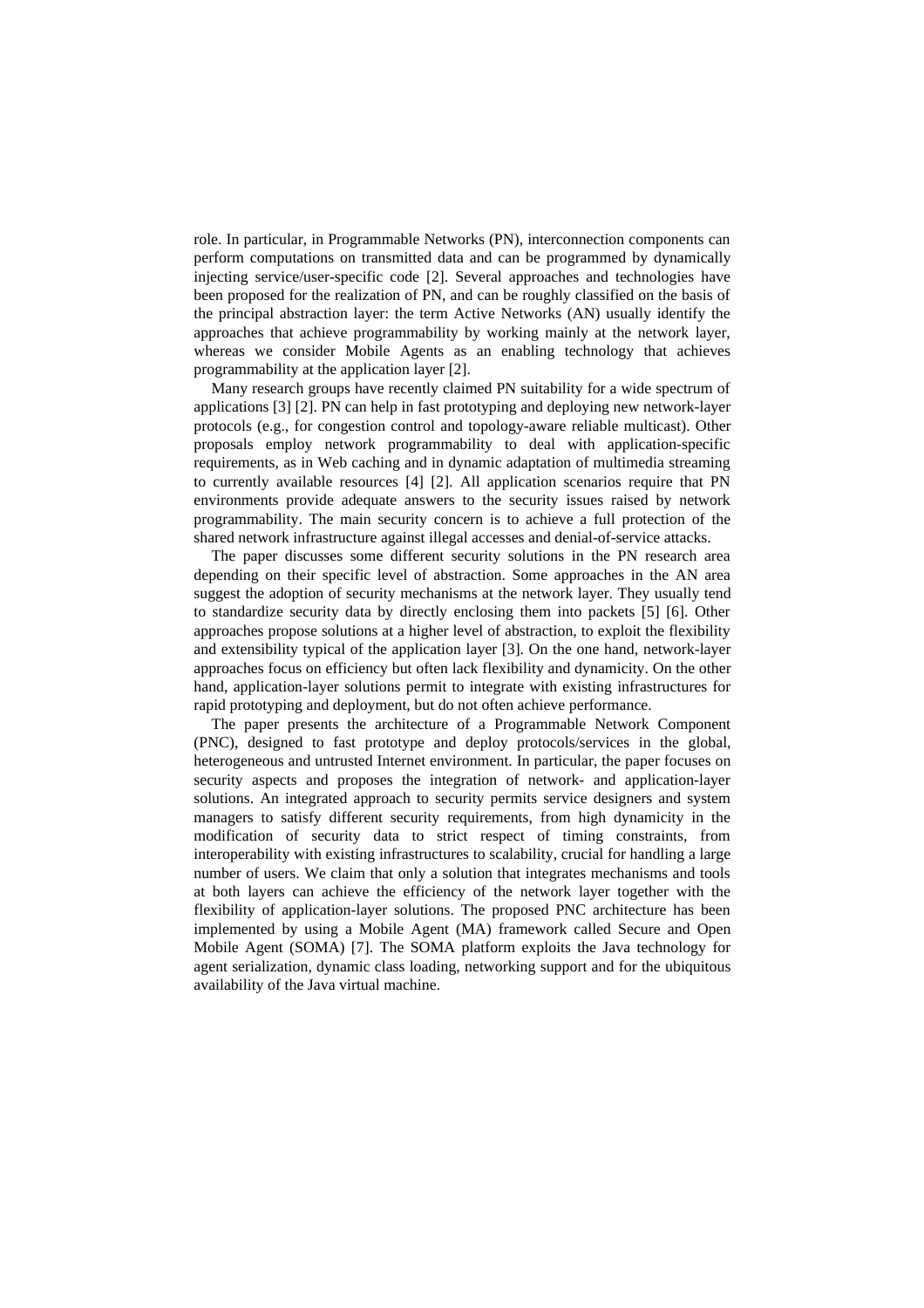## **2 Security Issues in Programmable Networks**

Network programmability raises significant concerns from the security point of view. Possible threats and attacks to PN are far more critical than in passive network infrastructures. In fact, the possibility of injecting code to modify the behavior of network components can compromise not only the correct operations of one node but also the availability of the whole network. To face these threats, the design of a general PN environment should grant an adequate level of security since its first phases, and security cannot be considered an add-on to insert only a posteriori.

 The security framework of a PN environment should be based on a thorough security model to protect all involved entities, both network infrastructure (the set of all programmable nodes) and active packets (the single pieces of code injected into the network). More in detail, it is necessary to protect:

- the network resources against malicious behavior of active packets, to maintain the availability of the shared network infrastructure;
- the active packets against attacks from malicious network nodes, to grant the correctness of the service provided by active packets over the whole network path between service users and providers;
- the active packets when transiting in the network, to detect possible modification and to prevent malicious sniffing;
- the active packets from interfering with each other, to avoid the possibility of combined attacks performed by colluding active packets.

The PN security framework should answer the fundamental issues of authentication, authorization, secrecy, and integrity and should provide the requested models of trust. Any trust model defines who or what in the system is considered trusted, in what way, and to what extent [8].

Authentication permits to associate active packets with responsible principals, where principals represent the subjects that request the operations, e.g., an individual, a corporation, a service provider, and a network administrator. In practice, any principal can be associated with personal public/private keys and digitally signs packets to ensure the correct identification of their responsible party. The authentication process safely verifies the correspondence between principal identities and keys. Most authentication solutions delegate key lifecycle management to Public Key Infrastructures (PKIs) [9]. Authentication also ascertains the paternity of active packets by associating them with either their principal or their responsible role. A role models a collection of rights and duties that characterizes a particular position within an organization. A role-based model facilitates the administration and management of a large number of principals, by simplifying the dynamic handling of principals and permissions [3].

Authorization grants active packets the permissions to operate on the resources of the network infrastructure. Several authorization models are possible: the most common is the Access Control Lists (ACL) model that describes and enforces the access rights of principals/roles on a resource. More generalized models, such as the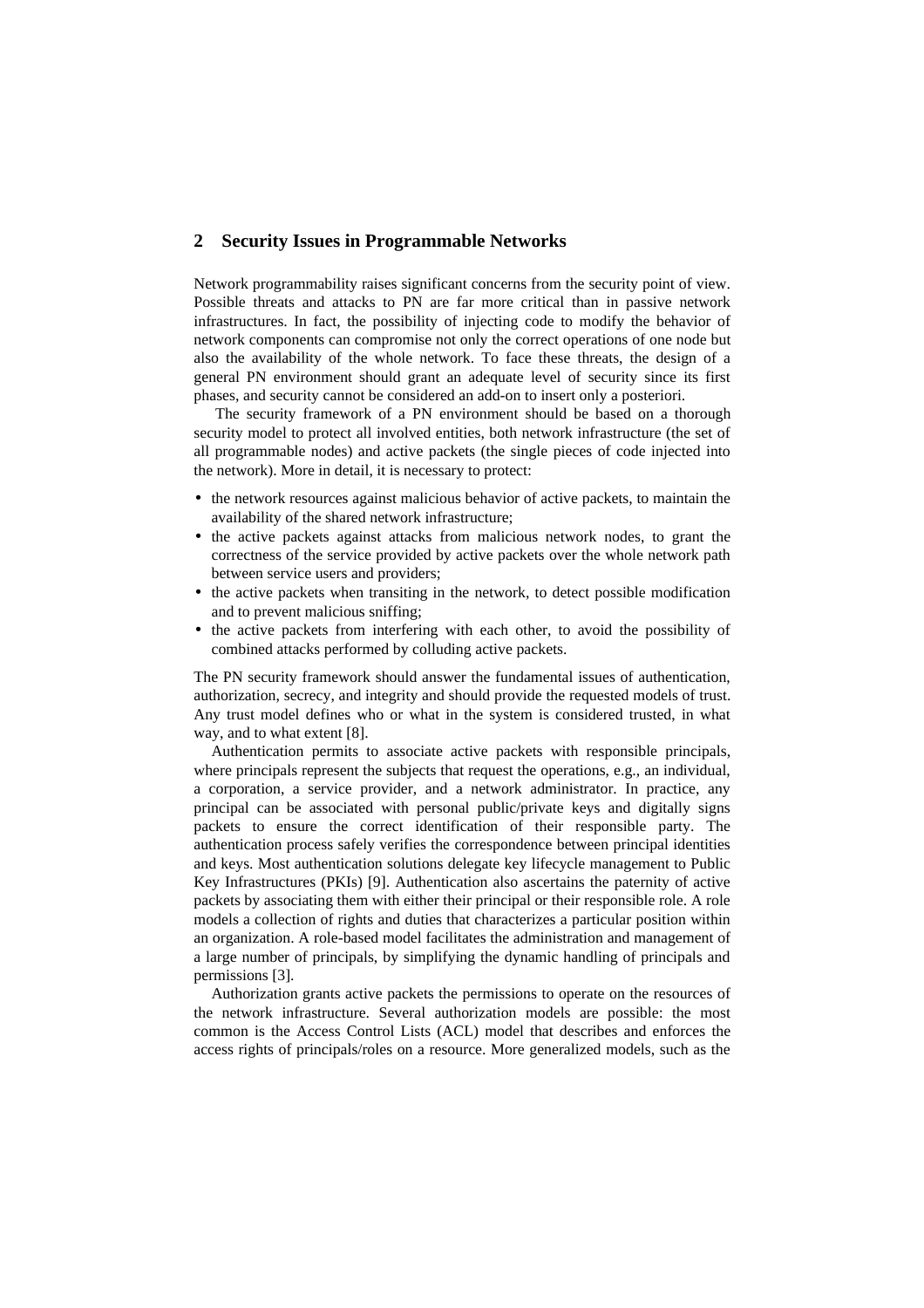Trust Management model, can provide a unified framework for the specification and interpretation of security policies in distributed systems [10].

In addition, the security infrastructure should prevent the possibility of modifying and inspecting active packet contents (integrity and secrecy issues) while migrating over untrusted networks and executing in malicious nodes. When considering the protection of an active packet in transit over an end-to-end communication channel, traditional cryptographic techniques can establish secure channels to ensure both integrity and secrecy between end-to-end network nodes. This approach is not sufficient in the PN area where intermediate hosts have to verify incoming active packets before their execution. This requires a hop-by-hop control that implies the establishment of a trust relationship between all involved intermediate nodes [2].

In PN environments another issue concerns the possibility to control the behavior of incoming active packets while in execution. Several PN infrastructures confine the execution of different active packets into isolated environments to prevent reciprocal interference, and to avoid possible collusion against the hosting network node and provide monitoring services to exclude excessive resource consumption that can lead to possible denial of service attacks [11].

A general security framework for PN environments should provide strategies and mechanisms of solution for all the above issues. The same infrastructure can offer different solution implementations to make available different qualities of security service. In any case, some general properties have to be considered to deal with global and heterogeneous distributed systems such as PN.

The basic requirement to satisfy is the *durability* of design efforts. Whenever a system has been completely deployed, its lifetime strictly depends on its capacity of following the evolving needs. In other words, the security model should be flexible enough to accommodate any suitable variation and should extend easily to embody reasonable additions to components. These *extensibility* and *flexibility* properties can be achieved along synergic guidelines, preventive solutions and design technologies that favor the addition/substitution of system modules. For instance, the association of one principal with several roles can help in changing the principal permissions to adapt to different and evolving environments. The same is for the versioning of security tools, which can coexist in different versions within the same system at the same time, if the design maintains sufficient information to distinguish between the different installations.

Another requirement is *dynamicity*. PN are global systems and the availability of the network infrastructure is a necessary condition. For this reason, all security solutions have to maintain system effectiveness while incorporating variations. For instance, while a programmable router is receiving a new protocol version that affects the handling of specific streams, not only routing operations should go on, but also no packets (either active or normal) should be lost.

A final but fundamental consideration for the implementation of a PN security infrastructure, which influences all design choices, is to meet an adequate level of *performance*. PN call for security solutions capable of meeting cost requirements and of achieving a suitable trade-off between the necessary security degree and the usage of time and resources.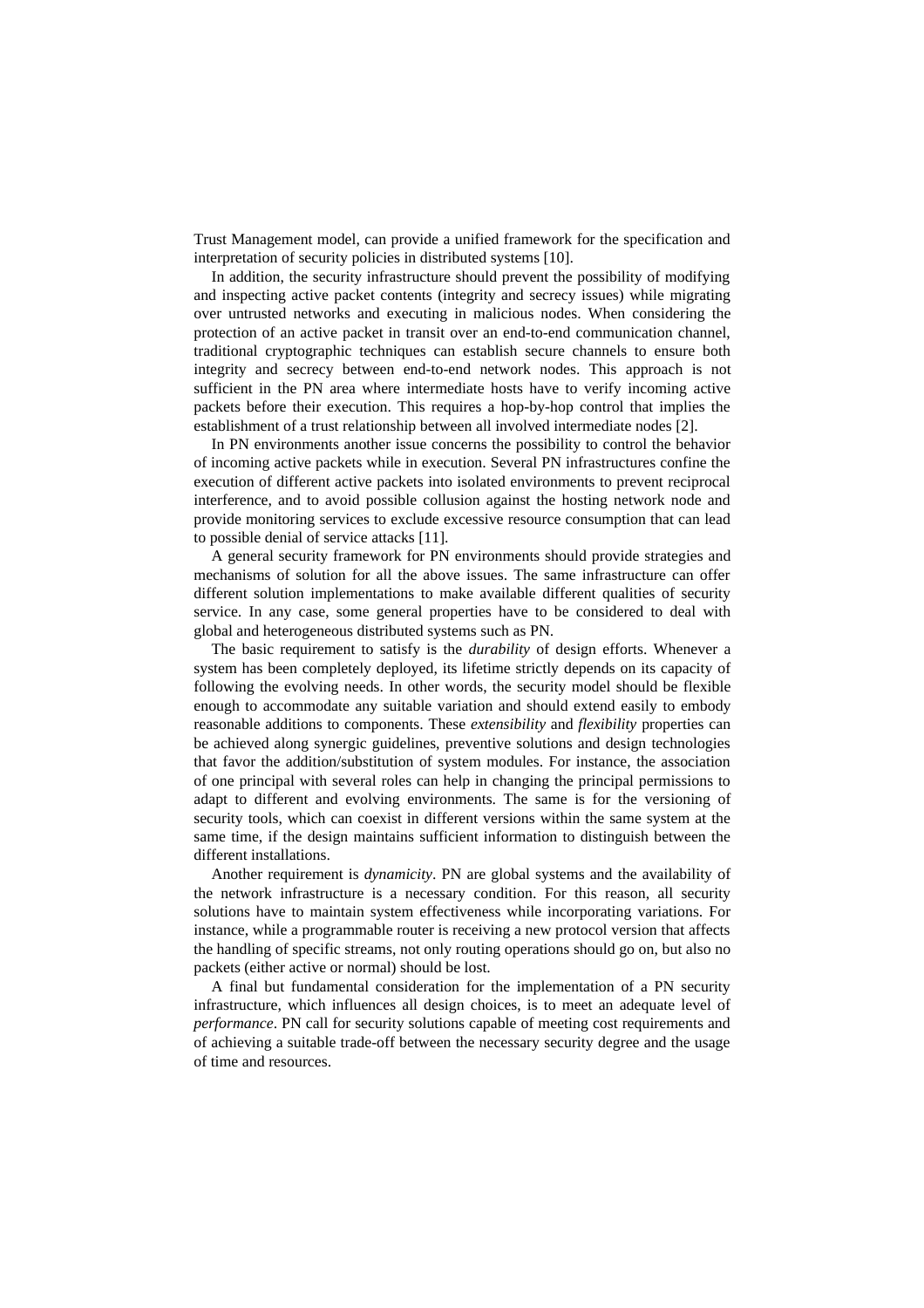### **3 Security Solutions in Programmable Networks**

The aim of this section is not to provide a general survey on the state-of-the-art of the PN research, but to organize and give some technical insights about the projects that have specifically worked on solutions at different levels of abstraction for the PN security issues.

According to this guideline, we first present two architectures that base their security solutions on the insertion of security data directly within transmitted packets. They are the Secure Active Network Environment (SANE), employed in the SwitchWare project at the University of Pennsylvania [12] and the Smart Packets (SP) proposal of the BBN [13]. Other PN approaches tend to rely on security mechanisms and tools that are more at the application layer: Section 3.2 presents some trends emerging in these PN architectures and gives some insights of the Agent-Based Security Architecture for the Active Network Infrastructure (ABSANI) developed at the GMD Fokus [3].

#### **3.1 Security Data within PN Packets**

Several research efforts have addressed the issue of defining new formats for network packets to include security-relevant information [5] [6]. These activities propose a structure of packets that permits efficient security processing at packet forwarding/reception, on the basis of the security data contained in packet headers.

The most recognized work toward the standardization of the PN packet format is the Active Network Encapsulation Protocol (ANEP) [5] that proposes a common base to increase interoperability among different PN projects. The main purpose of ANEP is to fast identify the environment in which to evaluate incoming active packets by examining the content of specific fields in packet headers. ANEP packets can be transmitted directly over the link layer, or they can be encapsulated within an existing network protocol such as IP.

The current security support in ANEP is limited to the provision of one-way authentication with X.509 and SPKI self-signed certificates [9]. All the network-layer security approaches in the PN area have proposed specific extensions to the ANEP header to provide and manage security issues in a more general way.

#### **3.1.1 Secure Active Network Environment**

SANE provides a layered security architecture to ensure the correct behavior of incoming active packets. At the lower layers, SANE guarantees that its PN components start in an expected state by exploiting a secure bootstrap mechanism, called AEGIS [12]. The higher layers are responsible for active packet authentication/encryption, for the provision of a restricted execution environment based on a type-safe dedicated language for active packets [3], and for the safe partitioning of separate name spaces to the different node services.

SANE extends the ANEP format to support packet authentication and secrecy. The approach is similar to the IPsec protocol and to its provided security associations [6].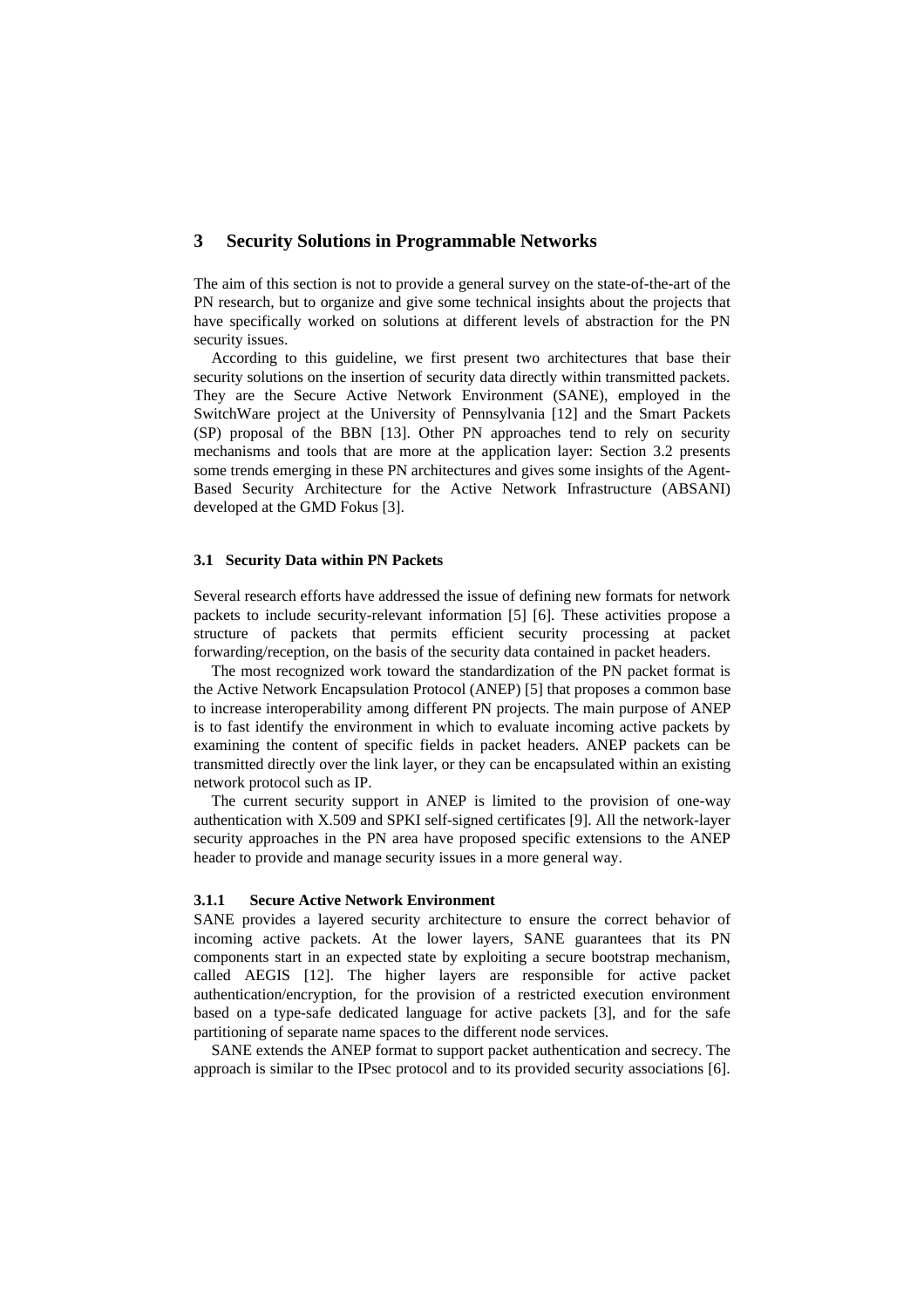The SANE packet includes a Security Parameter Index (SPI) to identify uniquely the corresponding security association. Figure 1 shows the SANE authentication header that provides a first basic mechanism to detect replay attacks and that ensures packet origin and data integrity.

SANE employs a secret-key scheme that requires a preliminary application-layer negotiation, called Key Establishment Protocol (KEP), to determine security associations between all involved PN nodes and between the PN infrastructure and its users. At bootstrap, the PN nodes verify the accessible network topology and perform KEP steps with adjacent nodes. After two PN parties have achieved mutual authentication and agreed on the utilization of specified secret keys and cryptographic algorithms, they can start to exchange authenticated and encrypted active packets. Any PN node stores negotiated parameters locally until the corresponding security association is broken. In particular, active packets can follow a path that involves a large number of PN nodes, such as in multiple-hop PN protocols, if all involved PN nodes have mutually established security associations.

SANE exploits secret-key-based security for the sake of performance and limits the public-key usage only during the security association phase. In addition, the information required to perform security checks is maintained locally at the active nodes: when receiving an active packet, the SANE node locally retrieves the security parameters indexed by the SPI to complete the verification of the authenticator integrity.

The SANE authorization support exchanges information about user permissions over authenticated and encrypted channels, established by using ANEP-compliant packets. In particular, KeyNote-based credentials [10] specify the policies to rule the operations of active packets on system resources.



**Fig. 1**. The SANE packet format

## **3.1.2 Smart Packets**

SPs have been proposed in a DARPA project that focuses on the PN application to network management. SP distinguishes two different modes, end-to-end and hop-by– hop. In the end-to-end mode, only SP endpoints can execute SP protocols, while in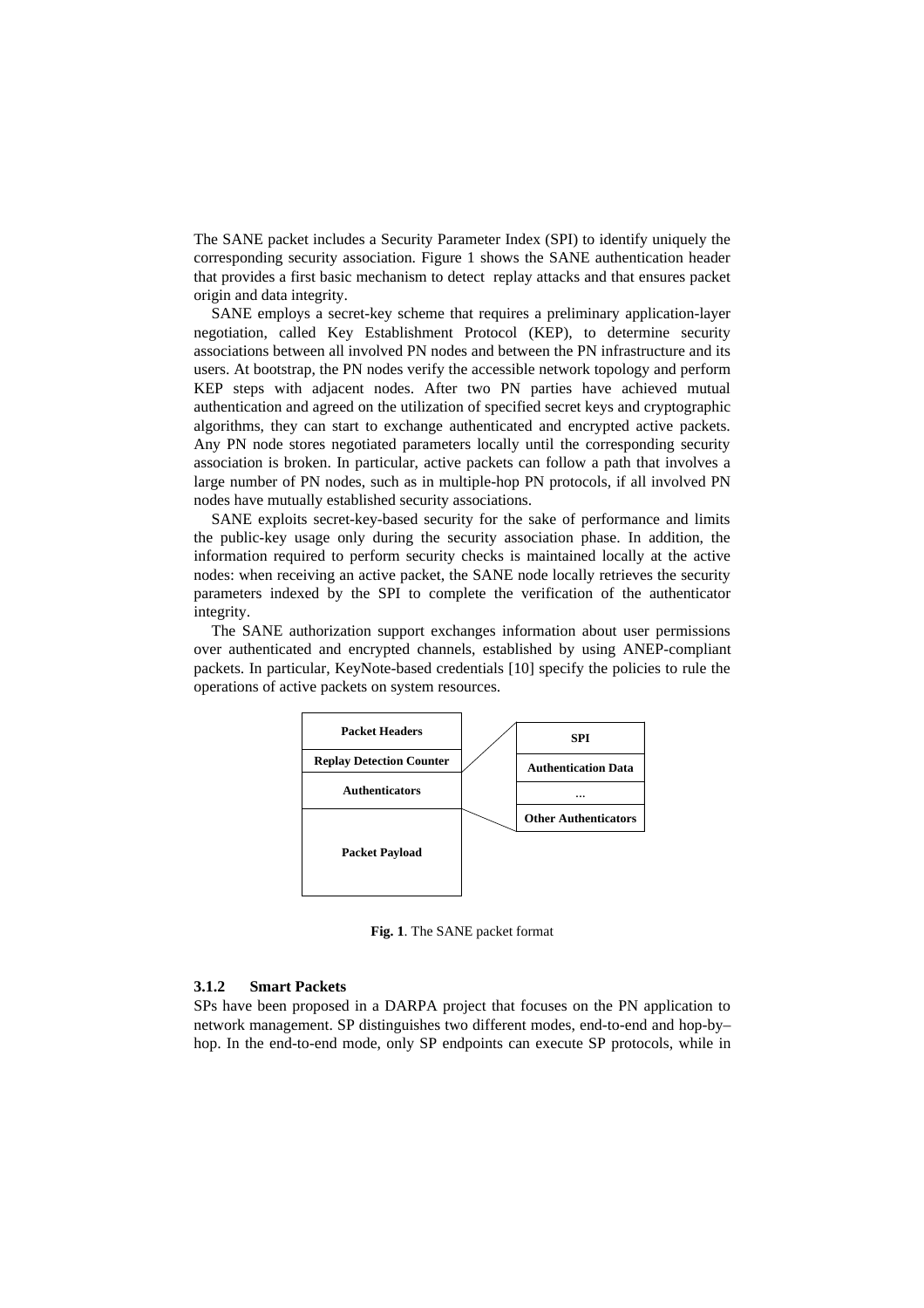the hop-by-hop mode the source, the destination and all SP intermediates actively participate to deploy the active protocol.

To concentrate on the adopted security solutions, SP authenticates the origin of active packets by checking their integrity and by providing a confined and controlled execution environment. A dedicated specialized language, Sprocket, limits the operations permitted to SP active packets.

SP are encapsulated within ANEP via the definition of a specific SP header (*basic authenticator*), shown in Figure 2. The authenticator permits both to identify the origin of the packet and to verify the integrity of its non-mutable portions, by exploiting public-key algorithms. SP designers extended the ANEP header to accommodate the hop-by-hop mode, which models the case of intermediate SP nodes that operate and transform the active packet contents. To avoid the need of an integrity check at any hop, SP carry an authenticator that omits the payload and the packet length field in the ANEP header.



**Fig. 2**. The SmartPacket format

At the reception of one SP packet, its origin and the integrity of its non-mutable parts are verified. Any SP node checks the received authenticators on the basis of user certificates, either included in the SP payload or requested to an external applicationlayer PKI. There is no limit to the number of certificates that can be included within an SP packet, obviously apart from the maximum packet size. X.509 standard certificates directly enclosed into SP packets reduce the space left for the code, but may significantly improve the efficiency of security controls. The SP performance, in fact, is tightly connected to the local availability of needed certificates at the intermediate SP nodes.

If the packet origin and integrity verification process fails, the packet is discarded; otherwise, the packet enters the authorization process that employs ACL mechanisms to control active packet execution.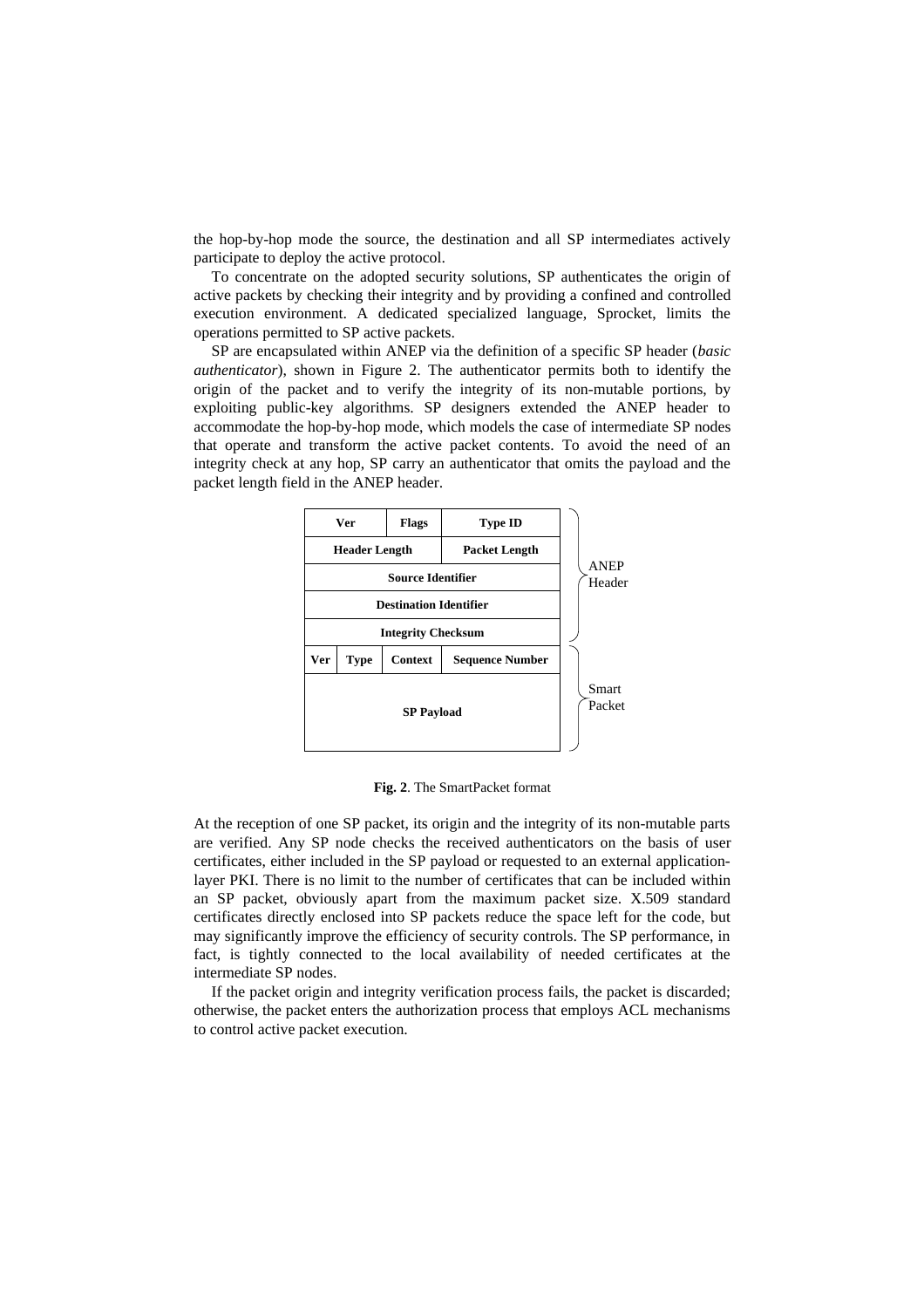#### **3.2 Security Solutions at the Application Layer**

Most PN proposals implement security solutions completely at the application level, without affecting the content of the transmitted active packets. Main motivations are the integration with mechanisms, tools and infrastructures already developed for securing distributed services, the fast prototyping of security solutions via software simulations of network components, and the simplified support for flexible and programmable security in PN.

All these PN proposals have chosen Java as the implementation technology. This choice is motivated not only by Java portability over heterogeneous platforms, but also by its security-related properties, such as safeness (strong typing, lack of pointers, automatic memory management) and availability of security mechanisms both at the language level and at the run-time support one [14].

For instance, the Intel framework for PN (Phoenix) exploits Java authorization and access control to rule the access to active node resources by mobile agents that implement congestion analysis and intrusion detection active protocols [15]. The Java authorization mechanisms are extended with proprietary monitoring and management functions that permit to change agent priority levels and to dynamically reject resource requests depending on current resource load. Another example is the Lucent PN prototype for distributed network management where legacy routers are enhanced with a Java-based active engine that runs on a general-purpose workstation [16]. The Lucent system exploits the standard Java SecurityManager to avoid possible interference between different flows of active packets and to control the associated session environments at run-time, by preventing the access to native methods and to some protected parts of the file system.

We give in the following some details of the ABSANI architecture because it is an MA-based PN system specifically developed with the goal of providing a flexible, open and interoperable security framework. ABSANI is Java-based, and its developers are skeptical about the introduction of dedicated programming languages for the PN area [2] [3] [13].

ABSANI completely isolates the execution of injected agents into abstraction localities called places to prevent any interference among executing mobile agents. In particular, several isolated places can be concurrently present on the same ABSANI node. A resource manager component acts as a mediator in the interactions between agents and node resources. The resource manager can also provide the basic mechanism for auditing: it can collect the data generated by network activities to identify the users responsible for security breakouts. In addition, it provides control and management operations to change the overall system behavior, e.g., the modification of local security policies is only allowed from a dedicated place responsible for node management.

Agent authentication is based on credentials that permit the association of agents with responsible principals and the control of agent actions according to the local security policies. Credentials can vary to include standard X.509 and SPKI certificates, the hash of packet contents, the list of its signers and their signatures, etc. The granted permissions result from the intersection of two policies, at the place and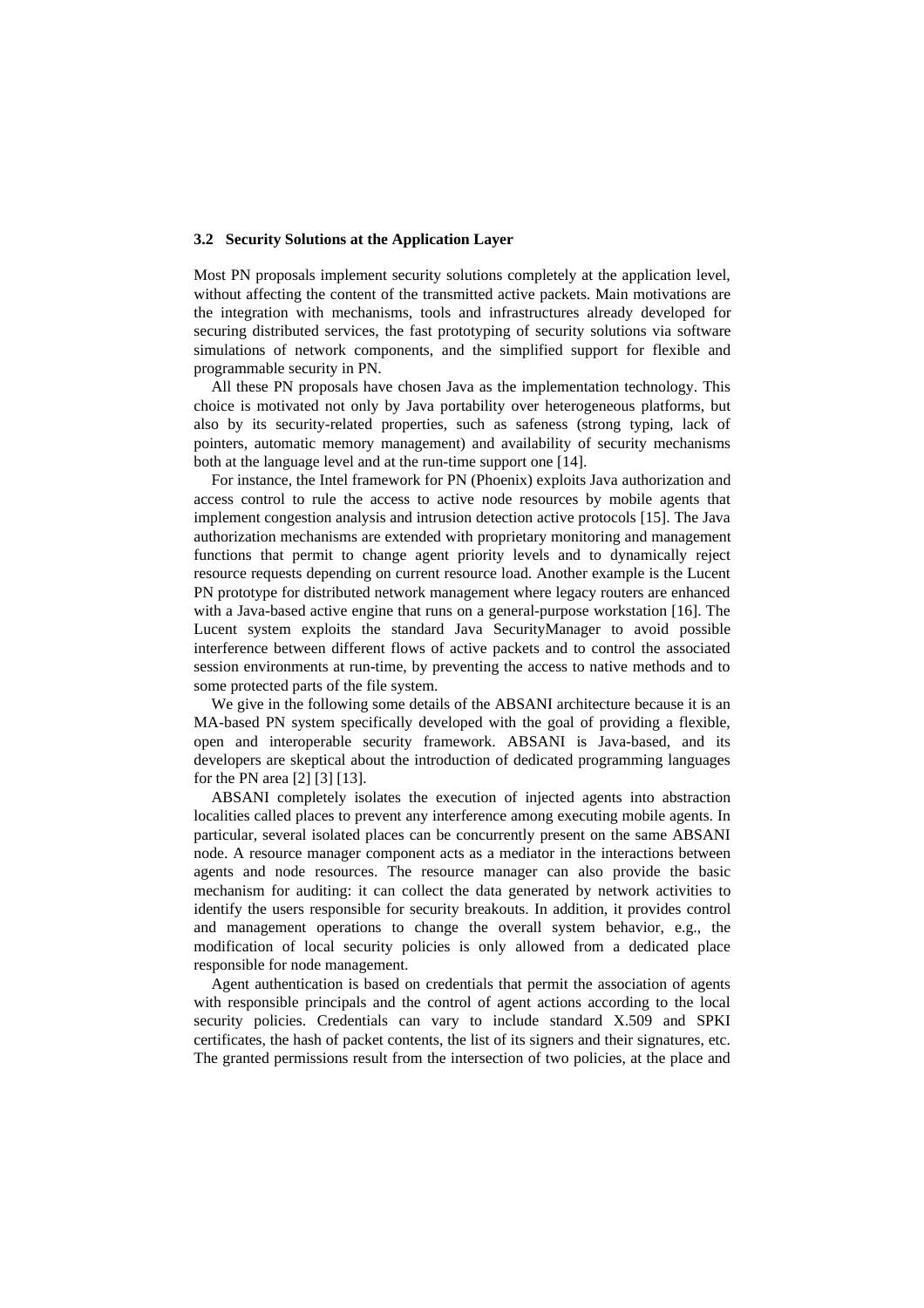at the node level. Policies can be administered via application-layer management tools; abstractions such as groups and roles for principals can further enhance policy manageability [3].

#### **3.3 Comparing the Approaches: Security at Which Layer?**

The above discussion has shown that various frameworks can address security at different levels of abstraction, by exploiting features typical of either the network layer or the application one. The awareness of the advantages deriving from the security approaches at different layers favors a more knowledgeable choice in the trade-off between security requirements and expected performance. The correct choice impacts crucially on the acceptance of deployed PN protocols and can widen the range of application areas of PN secure services.

Other areas have already faced a similar debate about security provision at different layers. The request for Web secure services has motivated the introduction of application-layer secure protocols, such as Secure HTTP and SSL. Their extensive usage has stressed the need for more efficient solutions that can be provided by working at the network layer as in the IPsec proposal. However, the discussion about at which layer security should be provided is still open [6].

The main advantage of network-layer solutions for PN is efficiency in exchanging authenticated and encrypted packets. The encapsulation of security information within packet headers permits to perform security checks at the network layer by saving packet security processing to upper layer protocols. However, some security issues can only be dealt with at higher levels of abstraction, e.g., the management of authentication and authorization services. For instance, SANE can achieve the performance typical of network-layer solutions, after the security associations have been established between all nodes in the active packet path; but this preliminary negotiation phase works at the application layer.

The application-layer approach simplifies the support to system durability because solutions at this level can provide flexibility, extensibility and dynamicity to the management of security services. For example, a policy/role management service demands solutions to simplify administrator operations of adding and changing policies/roles. The embedding of this functionality directly in network-layer packets could imply continuous extension of PN protocols and formats, to accommodate evolving requirements and facilities, and this would clash with the need of keeping the packet size to the minimum. In addition, application-layer solutions simplify the implementation of an open and interoperable security architecture, capable of integrating with diffused standard security frameworks that exploit state-of-the-art technologies, as shown in [3].

The above considerations motivate the design of security frameworks that integrate the two layers, by taking advantage of both the efficiency deriving from embedded protocols at the network layer and the expressive capacity stemming from solutions and tools at the application layer. PN administrators and users can exploit the frameworks to find their specific balance between performance and flexibility,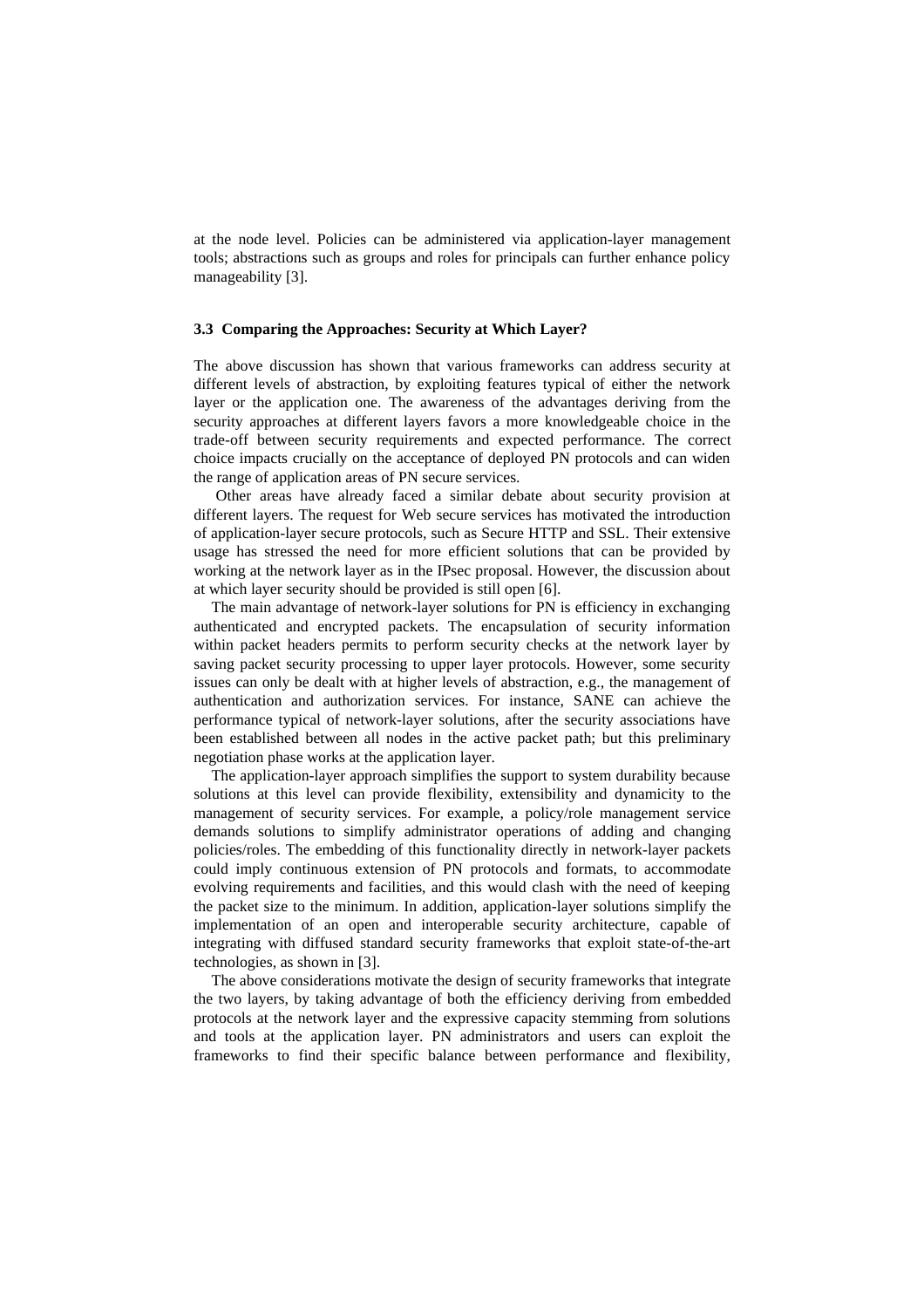depending on particular service requirements and the level of trust of the target environment of operations.

## **4 The Programmable Network Component**

We have developed a framework for the fast prototyping and deployment of protocols and services that is based on a Programmable Network Component (PNC) to be installed in the nodes of the network infrastructure. The PNC supports active protocols and services expressed in terms of mobile agents that employ the migration and communication services of the SOMA programming environment [7]. The PNC is built on top of the JVM to exploit the Java inherent support for dynamic classloading, platform independence and security.

Mobile agents are used to distribute the behavior of active nodes out-of-band and to support the dynamic extension of active node functions [2]. In addition, MAs permit the easy installation of service- and user-specific protocols that can be injected dynamically into the network. Our PNC provides a secure environment for agentbased active protocol execution, with a wide range of security solutions at different layers. The main guideline is to combine the efficiency of basic security features implemented at the network layer together with the flexibility and extensibility of more advanced security tools and infrastructures provided at the application one.

The PNC is designed to support differentiated protocols that can coexist in the same node without reciprocal interference. For this purpose, the PNC provides isolated environments for agent execution called *places* (see Figure 3). A component called dispatcher is present in any PNC node to forward incoming packets to the agent responsible of their handling depending on the specific security and management policies of the PNC node. The PNC support ensures a protected binding between loaded agents and local node resources. The binding is implemented via a proxy-based mechanism where each node resource is encapsulated and available via a proxy object. Agents refer initially only to these proxies with no possibility to access resources directly. In particular, any resource proxy exports a Resource interface with the getEnvironment() method that agents have to call to access the managed resources. The proxy accepts requests for its resources and determines whether to allow the agent access on the basis of the node security policy. For instance, returned references can depend on the role dynamically associated with the agent principal. To improve efficiency, agents are forced to pass via the proxy only once at first retrieval of resource references, whereas afterwards they can maintain these references locally. Any PNC node takes advantage of a set of basic security services that include:

- the *secure transport* service that provides integrity and secrecy for the transport of agents between PNC nodes. At agent arrival at any PNC node, security checks are performed to ascertain if integrity and secrecy have been preserved during agent transport;
- the *authentication* service that accepts/discards agents on the basis of their corresponding user identities and roles. Cryptographic operations are performed to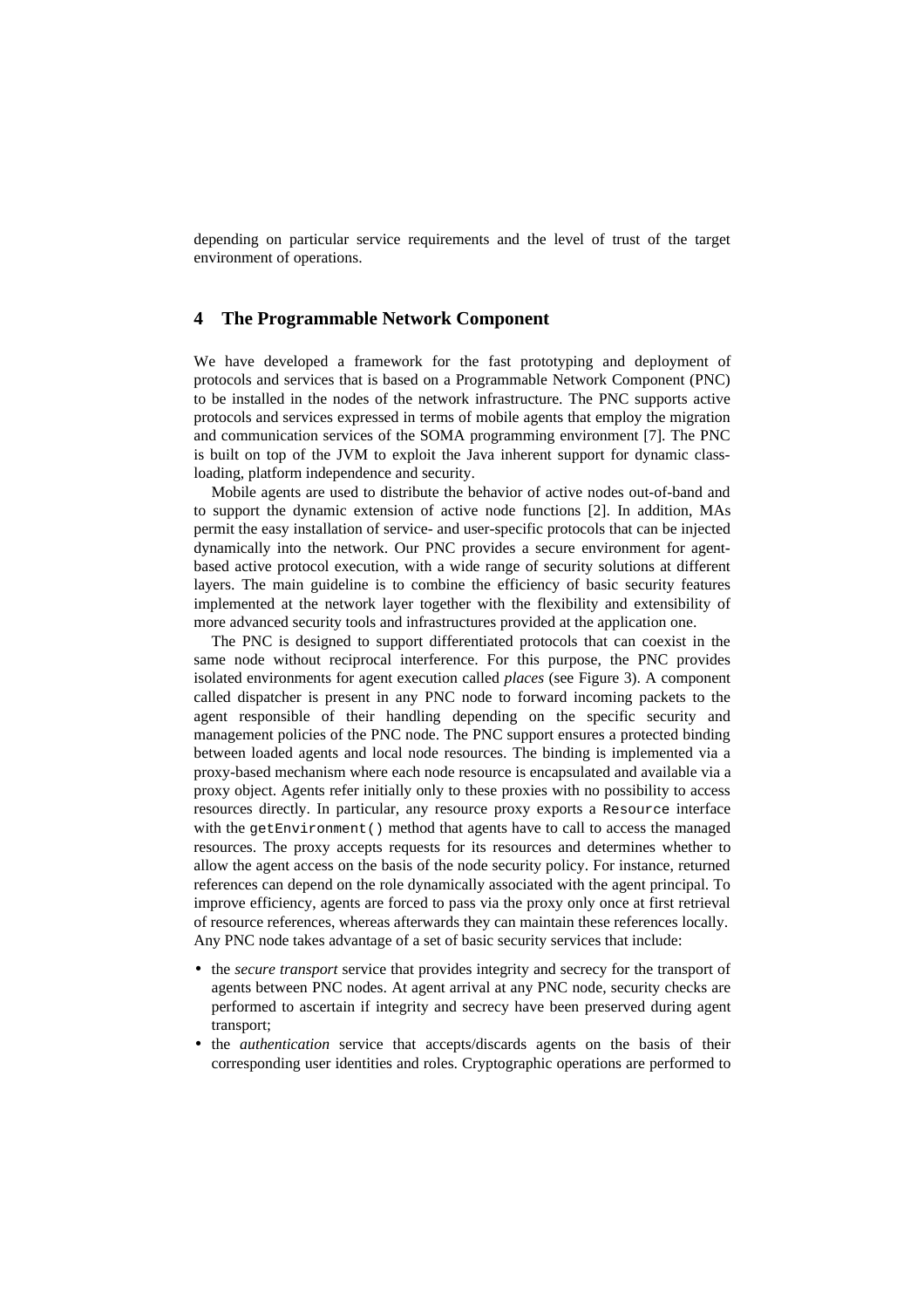verify the X.509 identity and role certificates, possibly locally to the PNC. If the verification succeeds, agents can be dispatched to the correct place, otherwise forwarded to a severely restricted default environment that support anonymous agent execution;

- the *safe checking* service that exploits the Java class verifier to ensure agent class file conformance to the JVM specification. Static checks avoid stack over/underflow, and dynamic controls are provided to grant correctness of symbolic references. Agents not satisfying the safety property are discarded;
- the authorization service that extends the Java security architecture to permit the utilization of a role-based access control model. Security policies rule the access of agents to all local PNC resources, both shared and private ones, that are available in the execution place. Authorization checks are performed by resource proxies when the getEnvironment() method is called. The access control policies define the set of permitted references for the requesting agents.

It is worth noting that some security checks, such as the integrity, secrecy, and authentication ones, can be implemented at the network-layer to improve efficiency. However, even these security services require to integrate with application-layer solutions in order to be exploited in large scale networks.



**Fig. 3**. PNC isolated environments for agent execution

## **4.1 Network-layer Solutions**

We have designed the PNC security architecture to achieve the needed degree of extensibility to permit the addition of new security features without modifying or recompiling existing security components. To this purpose, the PNC framework includes several modules that provide similar security services, but with different properties in terms of flexibility and performance. This permits to configure and install the most proper solution depending on application-specific requirements.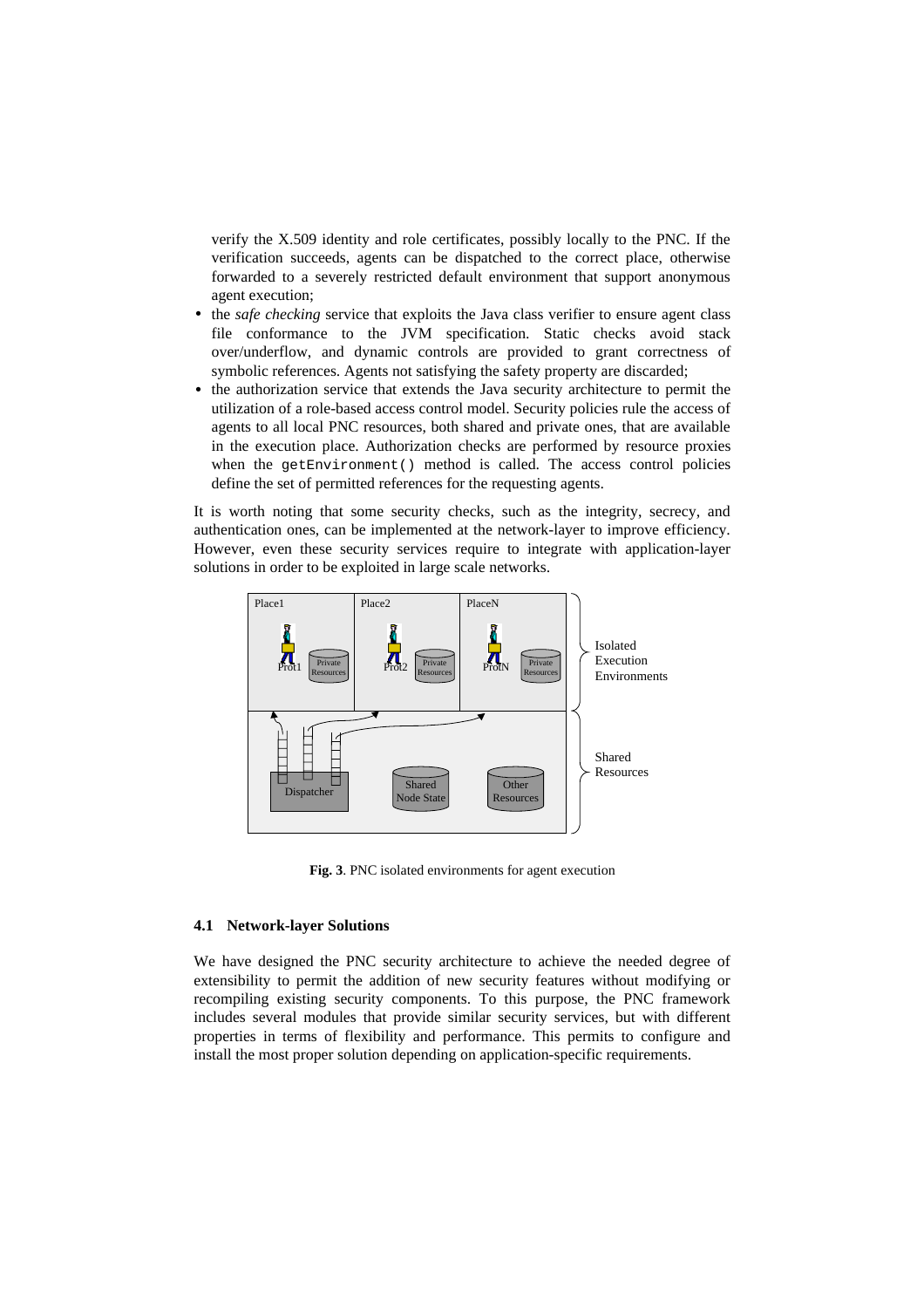The modularity of the approach applies to the implementation of the authentication and the secure transport services, which are provided by either the ANEP module or the IPsec one (see Figure 4). The ANEP-compliant active packets exploit the TypeID and Option fields to indicate respectively the identifier of the involved MA-based protocol and the authenticator data, in the same way as in SANE. By now, there are no hardware implementation of ANEP-compliant routers and the possible performance improvements cannot apply to real service protocols. We are also completing the implementation of the alternative IPsec module that adopts the IPsec network-layer protocol to provide secure transport and authentication services. We are currently working on the IPsec module implementation on a dedicated IPSeccompliant hardware component, the TimeStep VPN Gateway [17].

Both the ANEP module and the IPsec one can be configured to use standard public key cryptography mechanisms and X.509 certificates that can be distributed, revoked and suspended by an external application-layer PKI [9]. The integration of both modules with a PKI can further simplify the modularity and interchangeability of the implementations.

#### **4.2 Application-layer Solutions**

Advanced application-layer security services are implemented on top of the basic security services to improve the manageability, scalability, flexibility, and dynamicity of the basic security services (see Figure 4).

The certificate management service is used to enhance the manageability and scalability of the secure transport and authentication services by supporting keys/certificates distribution, revocation and suspension. The service is offered by the Entrust PKI [18] that permits to provide transparent and automatic key management in application-specific components written in different programming languages, e.g. Java. The certificate service is implemented to realize a local cache of most recently used X.509 certificates and certificate revocation lists at any PNC node to improve the efficiency of integrity, secrecy and authentication checks. When security operations require certificates that are not present in the local cache, the needed certificates are requested to the Entrust PKI together with their corresponding revocation/suspension status. It is worth noting that in a realistic scenario different PNC administrators may wish to adopt different PKI solutions depending on their peculiar management and security policies. For this reason, we are also examining the interoperability issues that stem from the integration of our PNC with different and heterogeneous PKIs. In addition, all the basic security services can benefit from the *policy/role management* service. This service increases the usability of access control policies when dealing with a large-scale PNC network infrastructure that provides services to a potentially large number of users. The service adopts the Ponder policy language [19] to model the actions that agents are permitted/forbidden to perform on the PNC node.

In addition, it provides the required support to map Ponder policy specifications into platform-dependent policies that can be interpreted and enforced at run-time in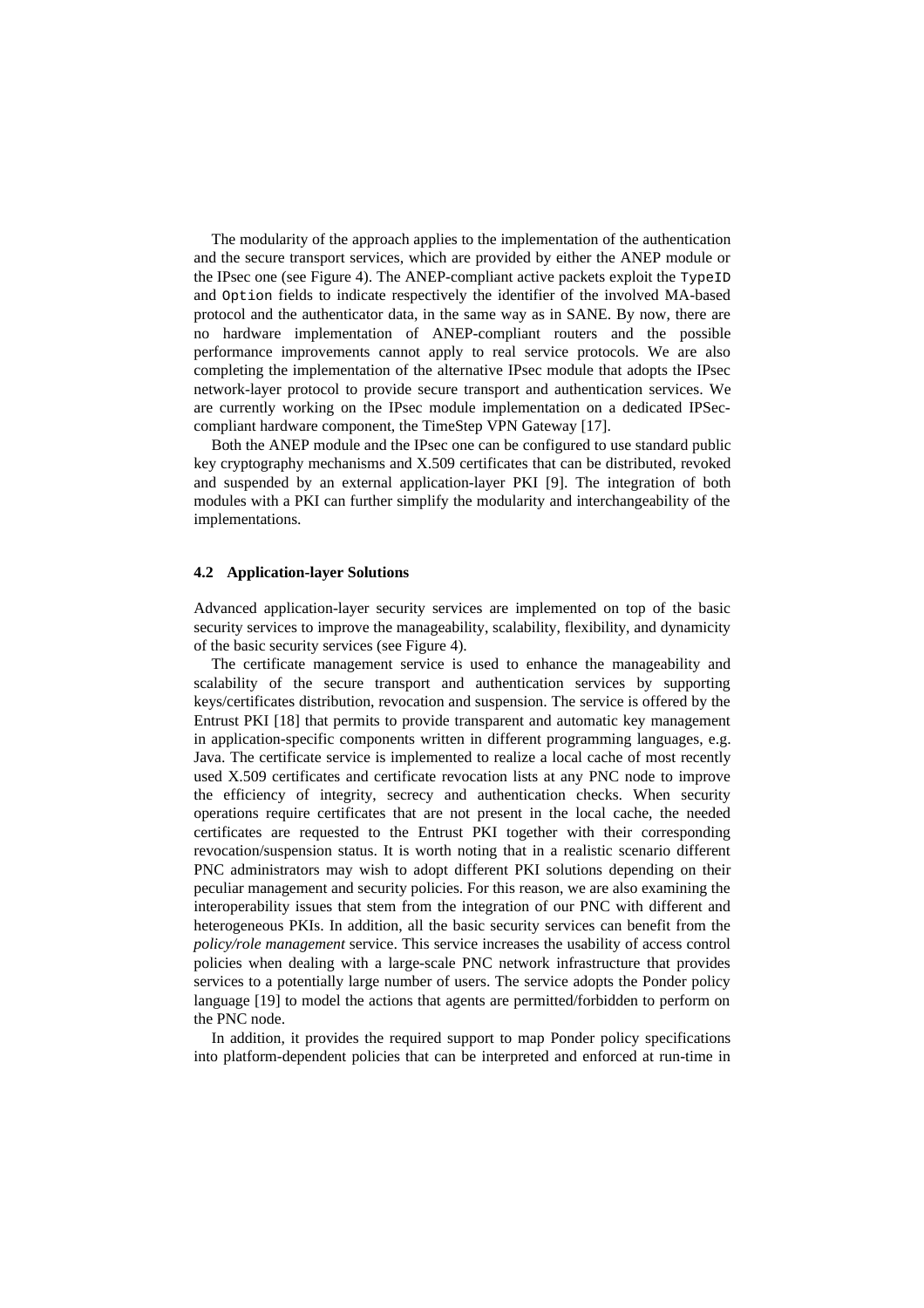the system. In particular, the service includes a policy/role graphical user interface for the specification, editing, and administration of policies/roles and a policy repository, local to the PNC node, for the storage and retrieval of policy/role information. The policy/role management service is designed to support dynamic roles/policies modifications with no need to suspend PNC operations. Administrators can modify the security policies of the managed resources and the changes are propagated automatically to involved PNC nodes, and consequently to the resource proxies.



**Fig. 4.** The PNC architecture of security services

The PNC node also provides an *on-line monitoring* service that permits system managers to control and prevent any agent excess in resource consumption, by making available the usage of PNC local resources. The monitoring service can be configured to visualize the utilization of the local processor, the quantity of used memory and the generated network traffic, both for any Java thread and any other process outside the Java Virtual Machine. To reduce the overhead effect of on-line monitoring on PNC performance, our monitoring service can be dynamically tuned to observe only a subset of executing threads, possibly with different observation frequencies. For instance, to face denial-of-service attacks, we collect the CPU utilization percentage only for the agent threads responsible of active packet execution; when one thread exceeds a threshold, the PNC alerts the system administrator and begins to collect and visualize all possible monitoring information about the specified thread, with a possibly increased frequency.

The collected monitoring information is obtained in two different ways. On the one hand, we exploit platform-dependent functionality (Solaris/Linux /proc directory, Microsoft WindowsNT system registries), integrated in the PNC via the Java Native Interface [20]. On the other hand, to permit fine-grained monitoring visibility of all Java threads, we use the novel Java Virtual Machine Profiler Interface. The JVMPI is proposed by Sun within the latest version of the Java platform, to notify Java applications of several kinds of events that can take place in the virtual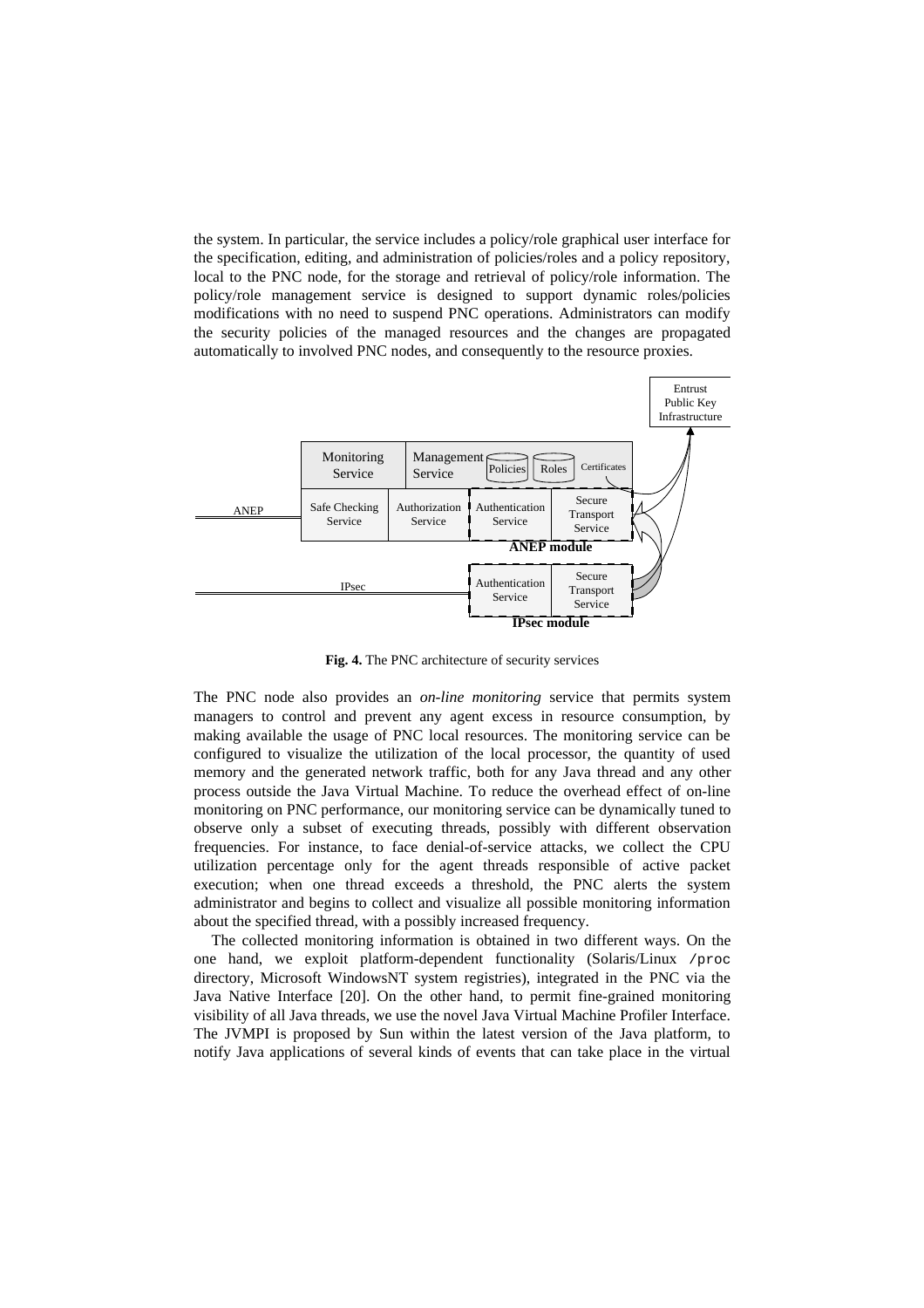machine [21]. The result is a common monitoring API that abstracts from the PNC hosting platform (Solaris, WindowsNT and Linux are currently supported) and that is mapped transparently to the correct platform-dependent dynamic libraries at run-time.

## **5 Final Remarks**

In the global environment proposed by the Internet, many application areas have experienced an exponential growth in the number of interested developers and users. There are several services and protocols that could add new impulse to this scenario, but their deployment is currently limited due to the long and difficult standardization process. The application of PN technologies to the Internet infrastructure could boost even more its importance, because PN could accelerate the deployment of new service-specific protocols that can be installed at run-time.

However, the PN potential has not been exploited completely because of the lack of general agreement on comprehensive and accepted security frameworks. Only the definition of general security standards, or, at least, of more precise security recommendations, can produce the momentum needed to grant durability to the PN design efforts.

The paper has considered how several PN proposals have faced the issues connected with security. The paper does not give a complete classification but should help security service designers in better understanding the properties offered at different layers. The aim is to drive the design of a PN security framework offering a wide range of solutions and tools to compose the contrasting requirements of flexibility and efficiency.

As a final consideration, PN emphasize programmability for network components but also call for programmability of the security framework itself, to fully adapt to different environments, to diverse user expectations, and to various requirements in performance.

## **Acknowledgments**

Investigation supported by the Italian "Consiglio Nazionale delle Ricerche" in the framework of the Project "Global Applications in the Internet Area: Models and Programming Environments" and by the University of Bologna (Funds for Selected Research Topics: "An integrated Infrastructure to support Secure Services").

## **References**

- 1. Aaron, R., Skillen, R. (eds.): Special Section on Electronic Commerce. IEEE Communications Magazine **37**(9), 1999
- 2. Psounis, K.: Active Networks: Applications, Security, Safety, and Architectures. IEEE Communications Surveys. http://www.comsoc.org/pubs/surveys (1999)